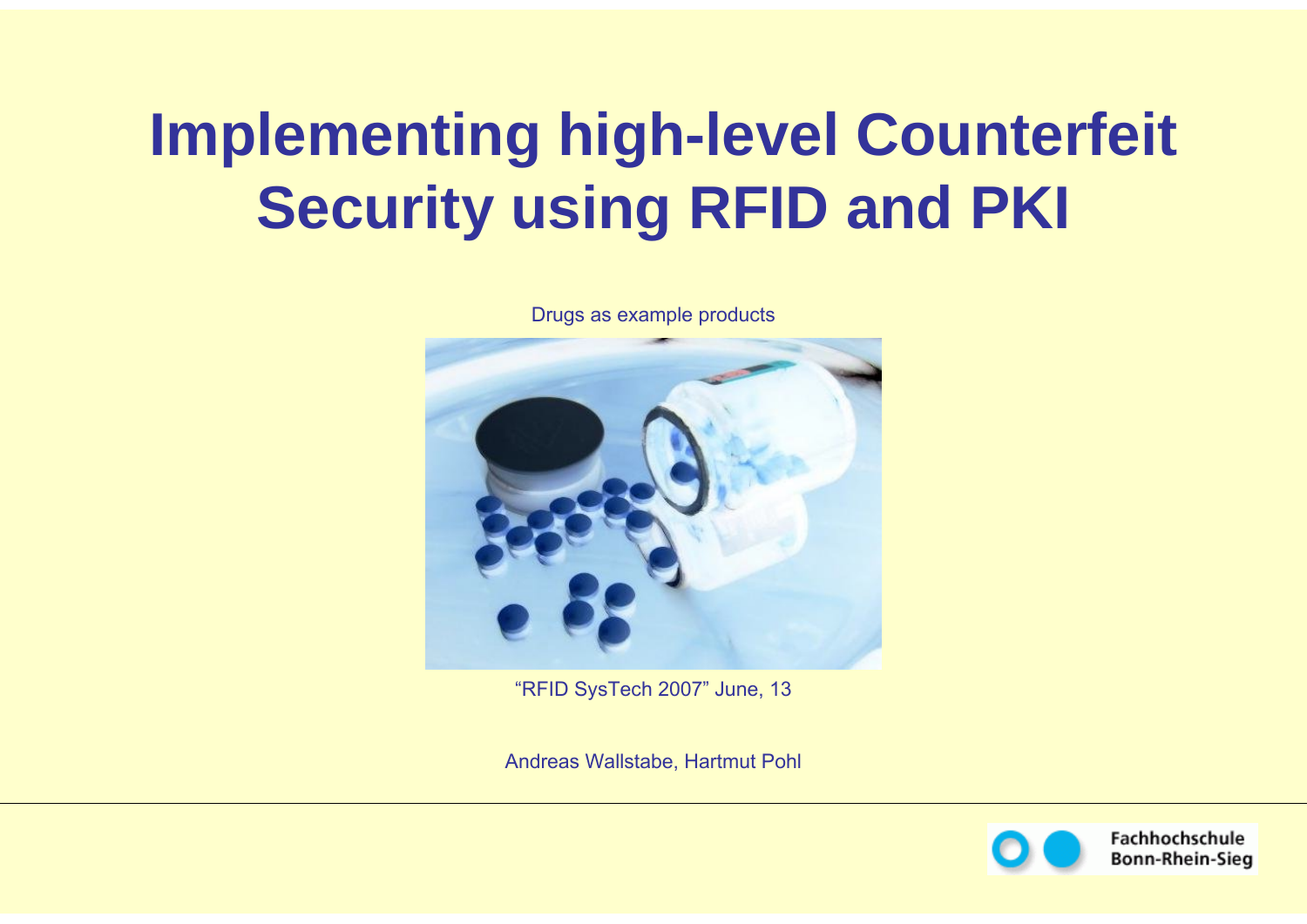- •Counterfeit Security
- •Technologies RFID, PKI
- •Anti-Counterfeiting by RFID and PKI
- •Implementation, Hardware configuration
- $\bullet$ Review und Future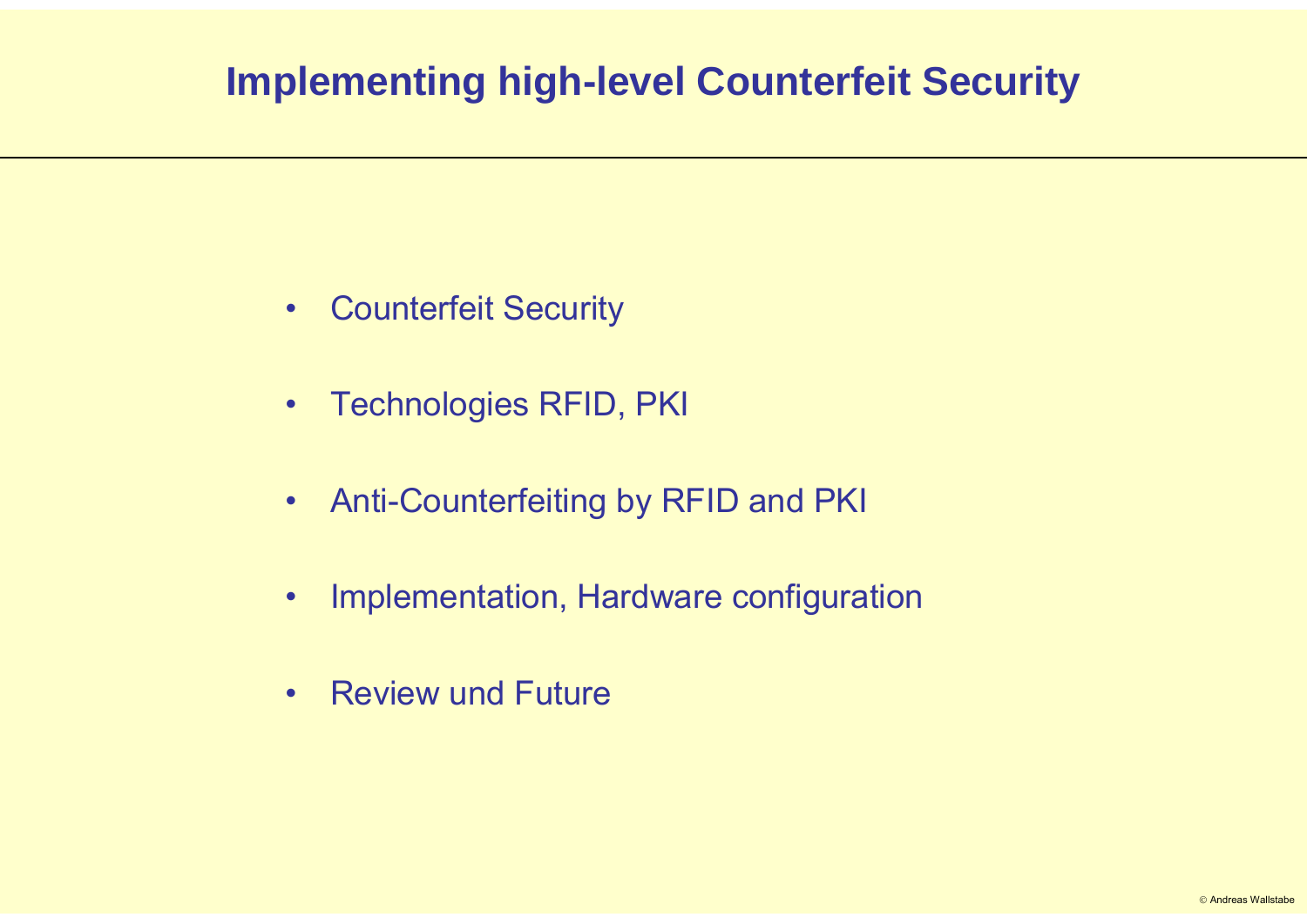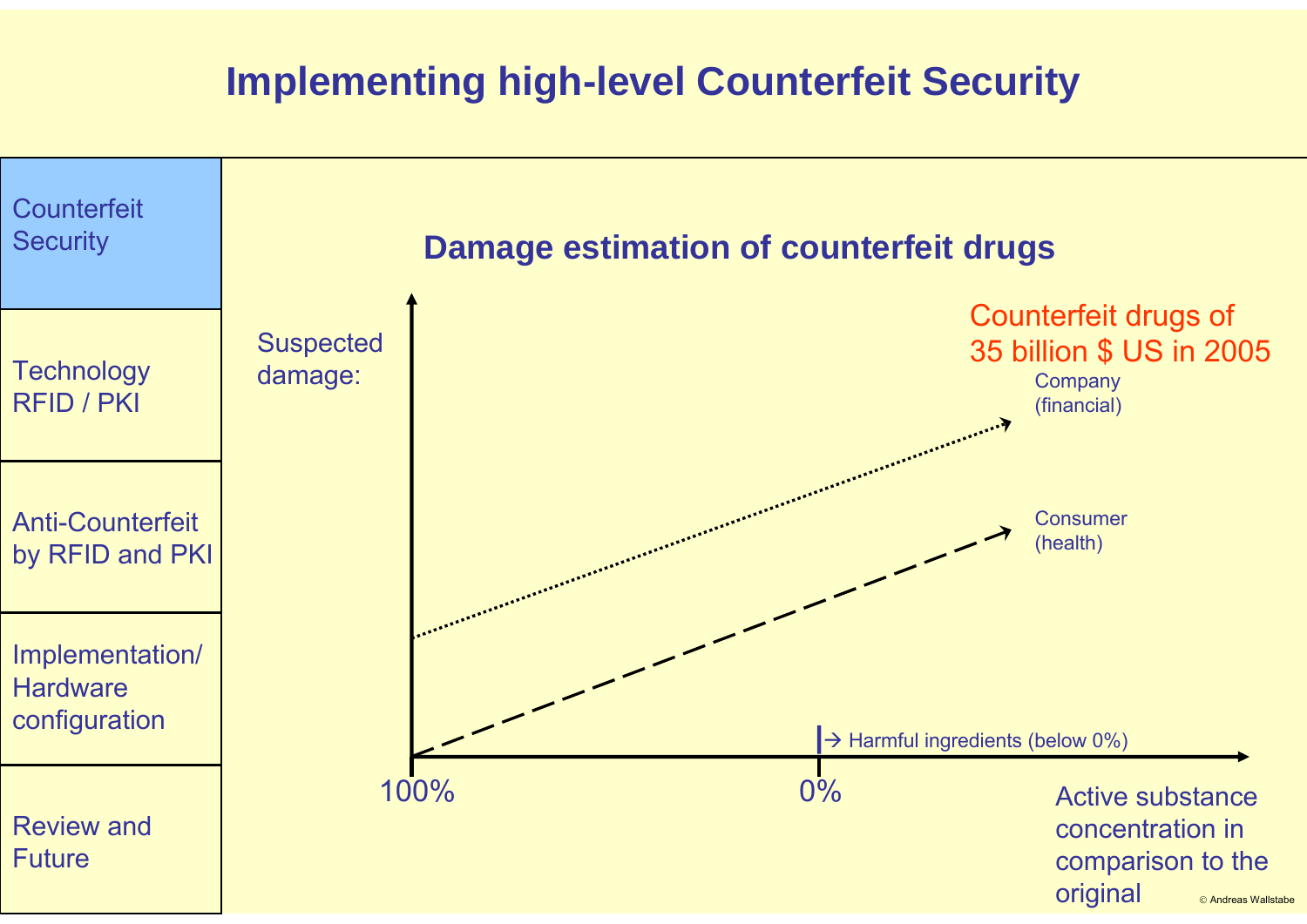| Counterfeit<br><b>Security</b>                      | <b>Counterfeit security</b>                                                                                                                                                                   |
|-----------------------------------------------------|-----------------------------------------------------------------------------------------------------------------------------------------------------------------------------------------------|
| <b>Technology</b><br><b>RFID / PKI</b>              | Validation of an supposed identity by special features<br>$\bullet$<br>The counterfeiting effort must be worth more than the<br>$\bullet$<br>feasible benefit and profit of the counterfeiter |
| <b>Anti-Counterfeit</b><br>by RFID and PKI          | $\rightarrow$ Counterfeit secure<br><b>Benefit/Profit:</b><br>$\bullet$                                                                                                                       |
| Implementation/<br><b>Hardware</b><br>configuration | - Financial<br>- Authority, Respect<br>Damage against other                                                                                                                                   |
| <b>Review and</b><br><b>Future</b>                  | There is no 100% security<br>$\bullet$                                                                                                                                                        |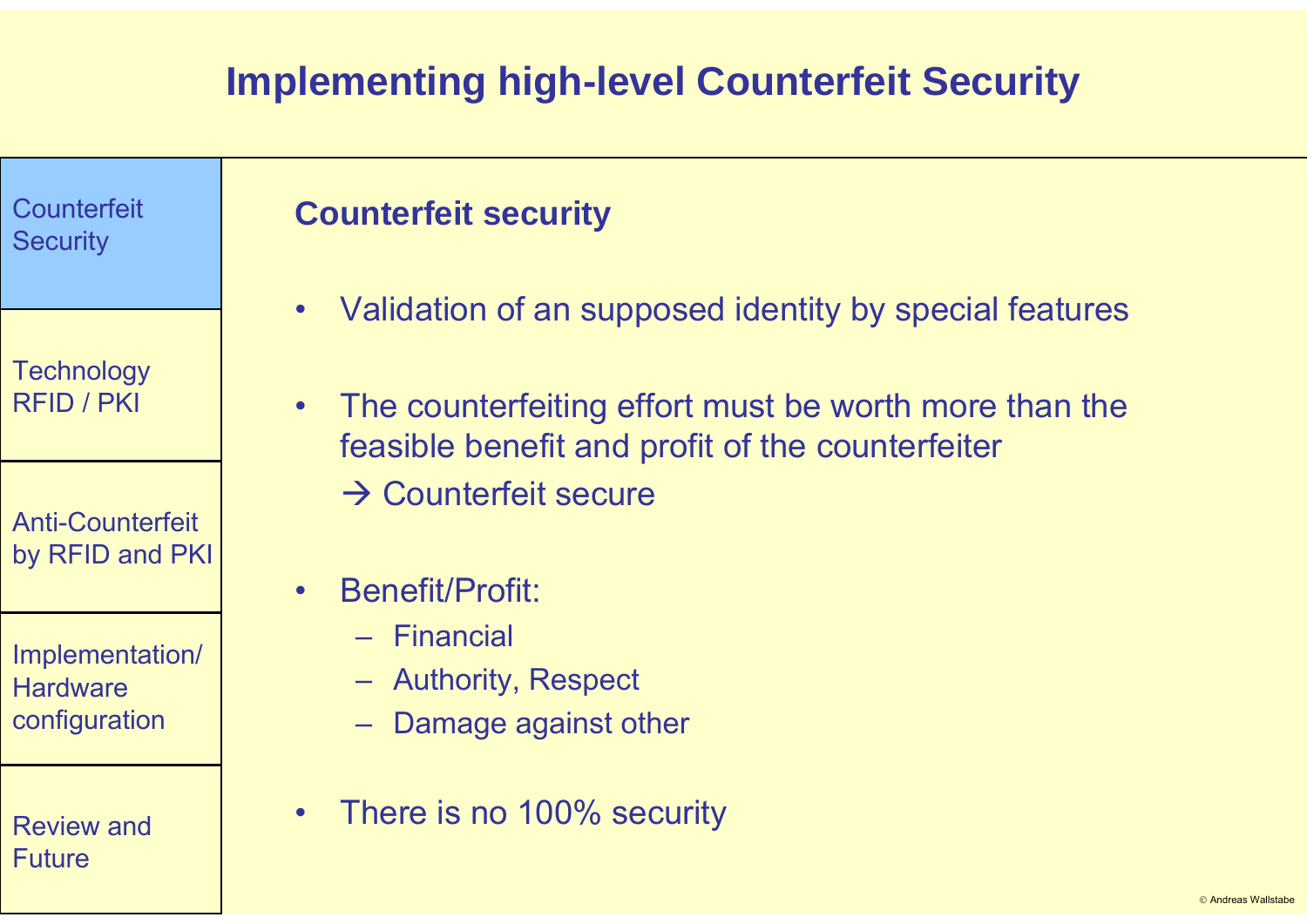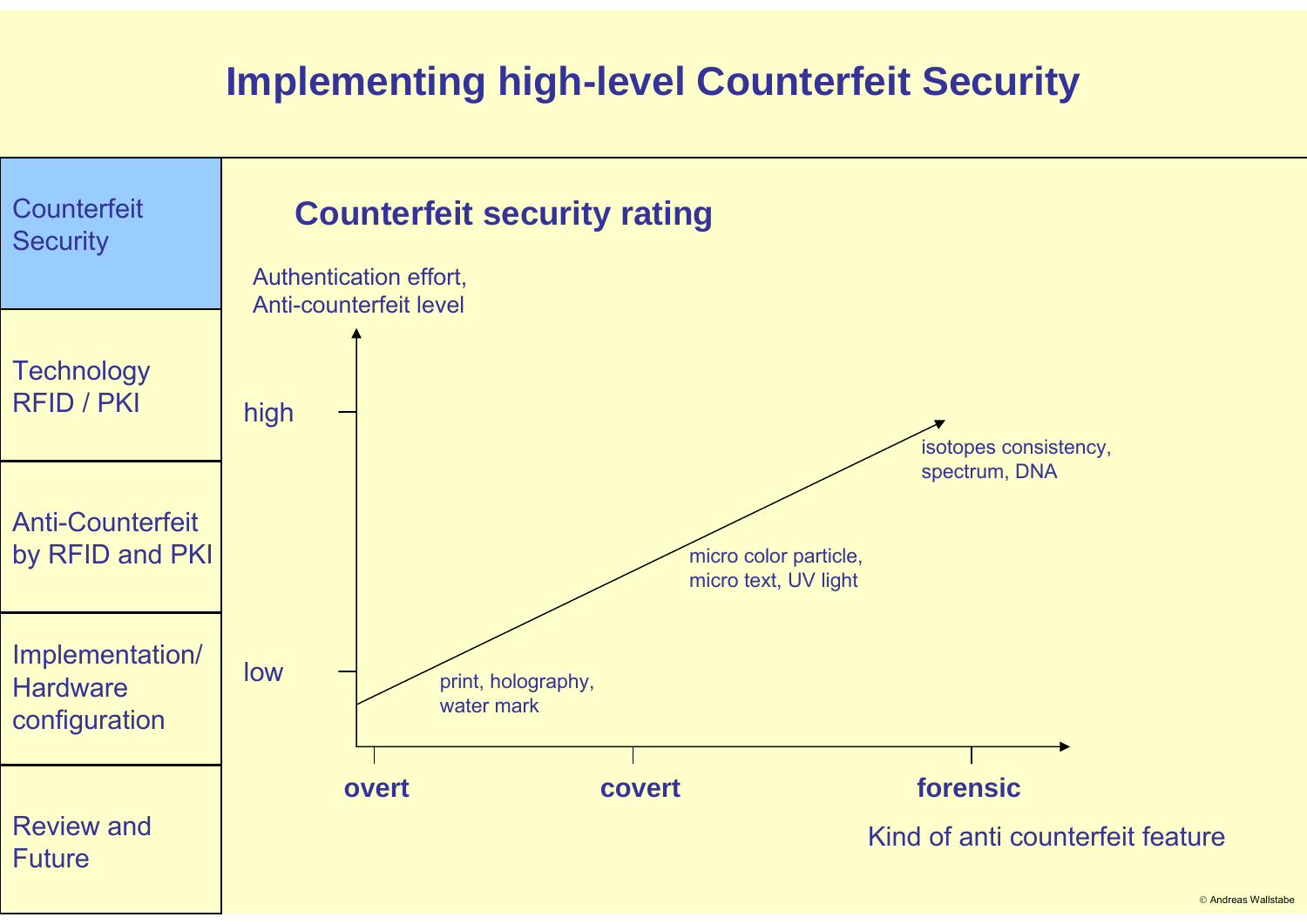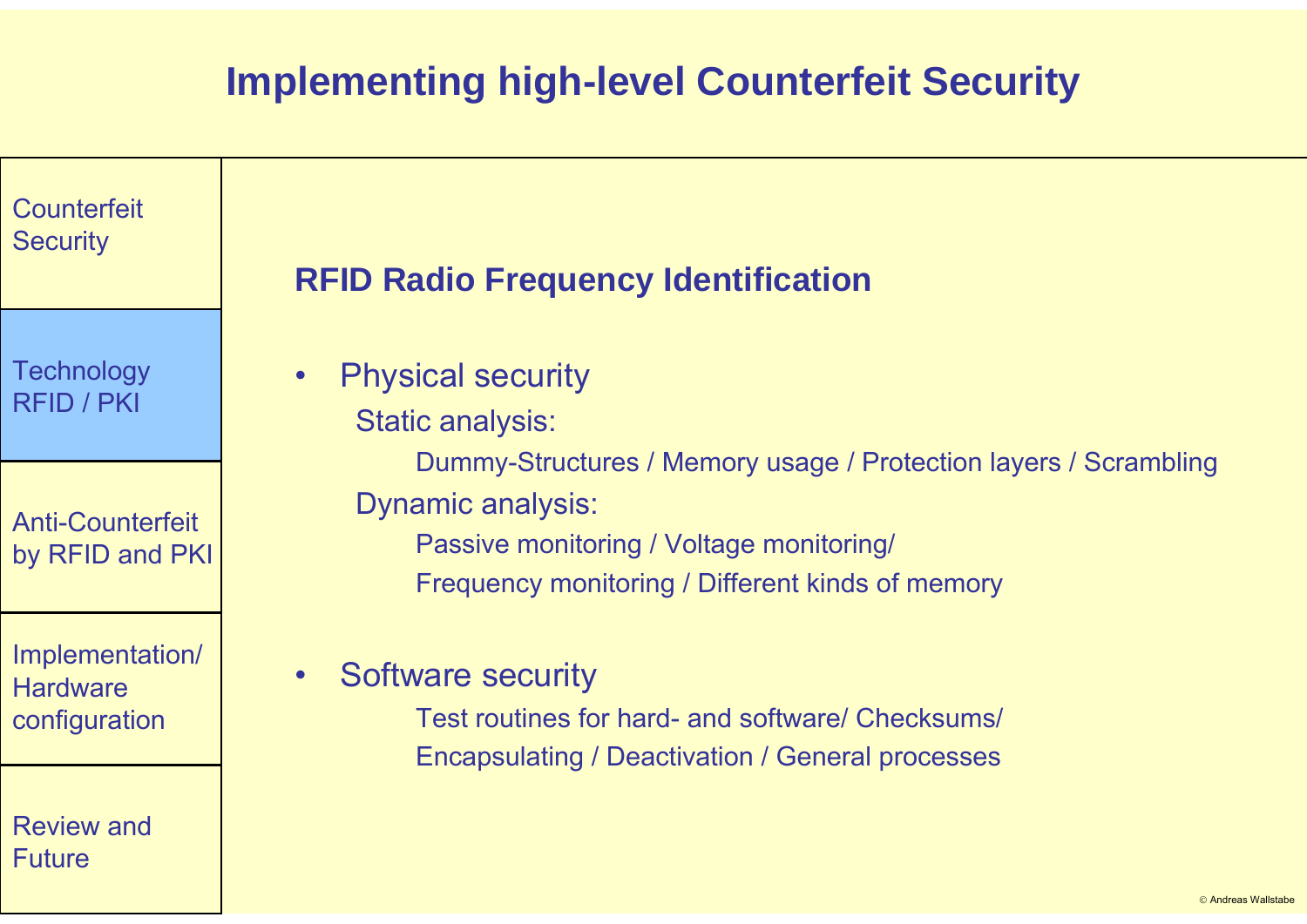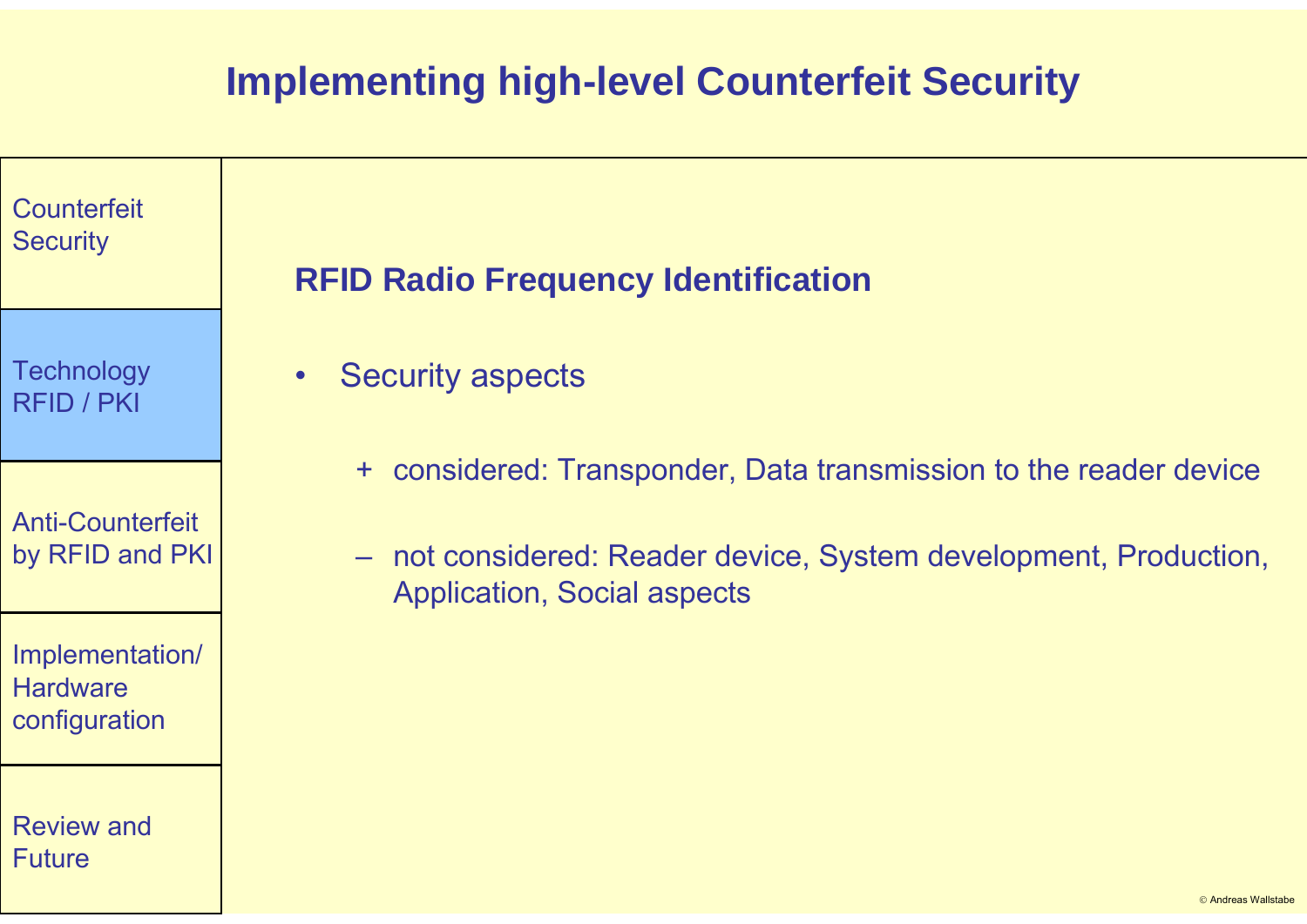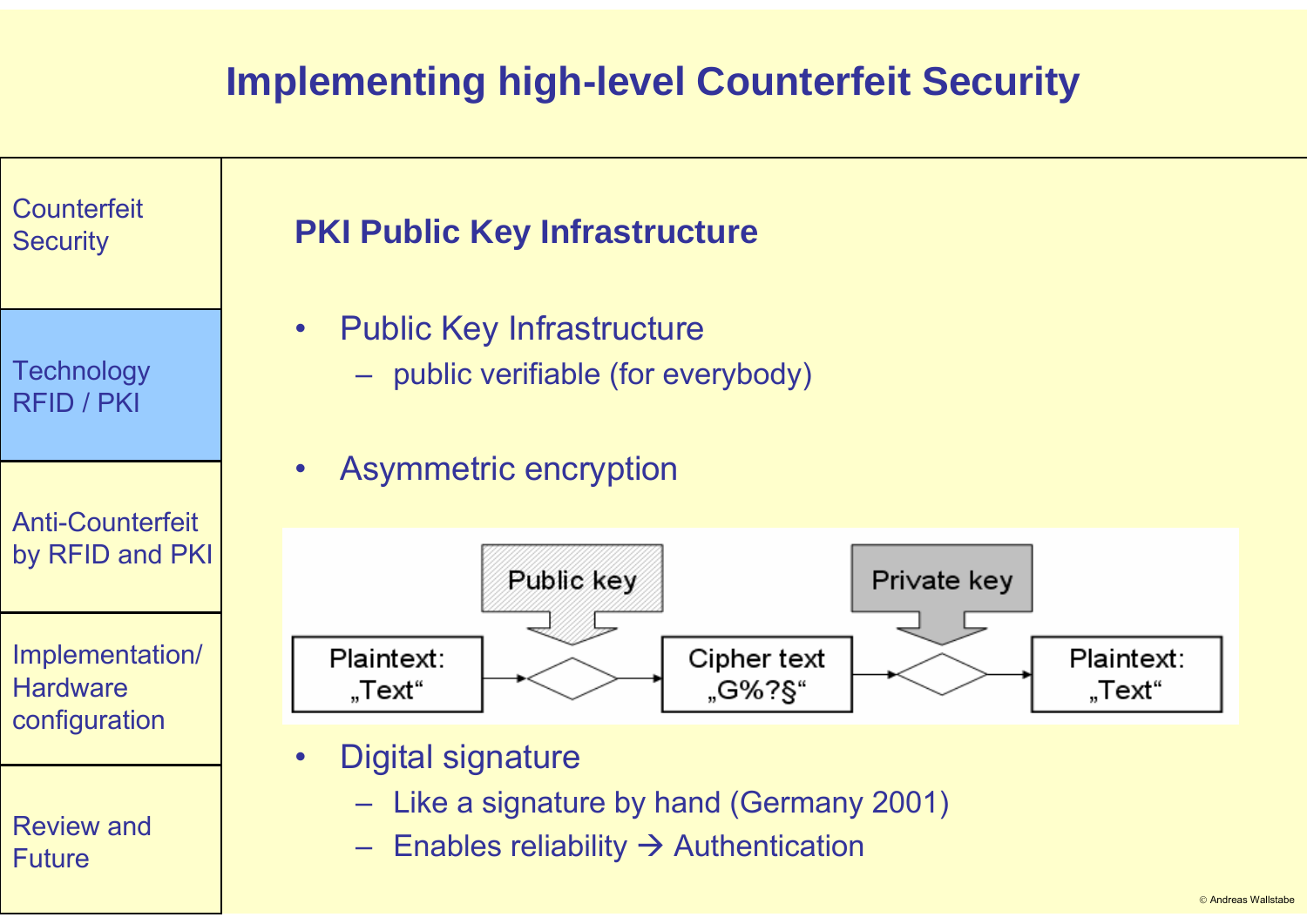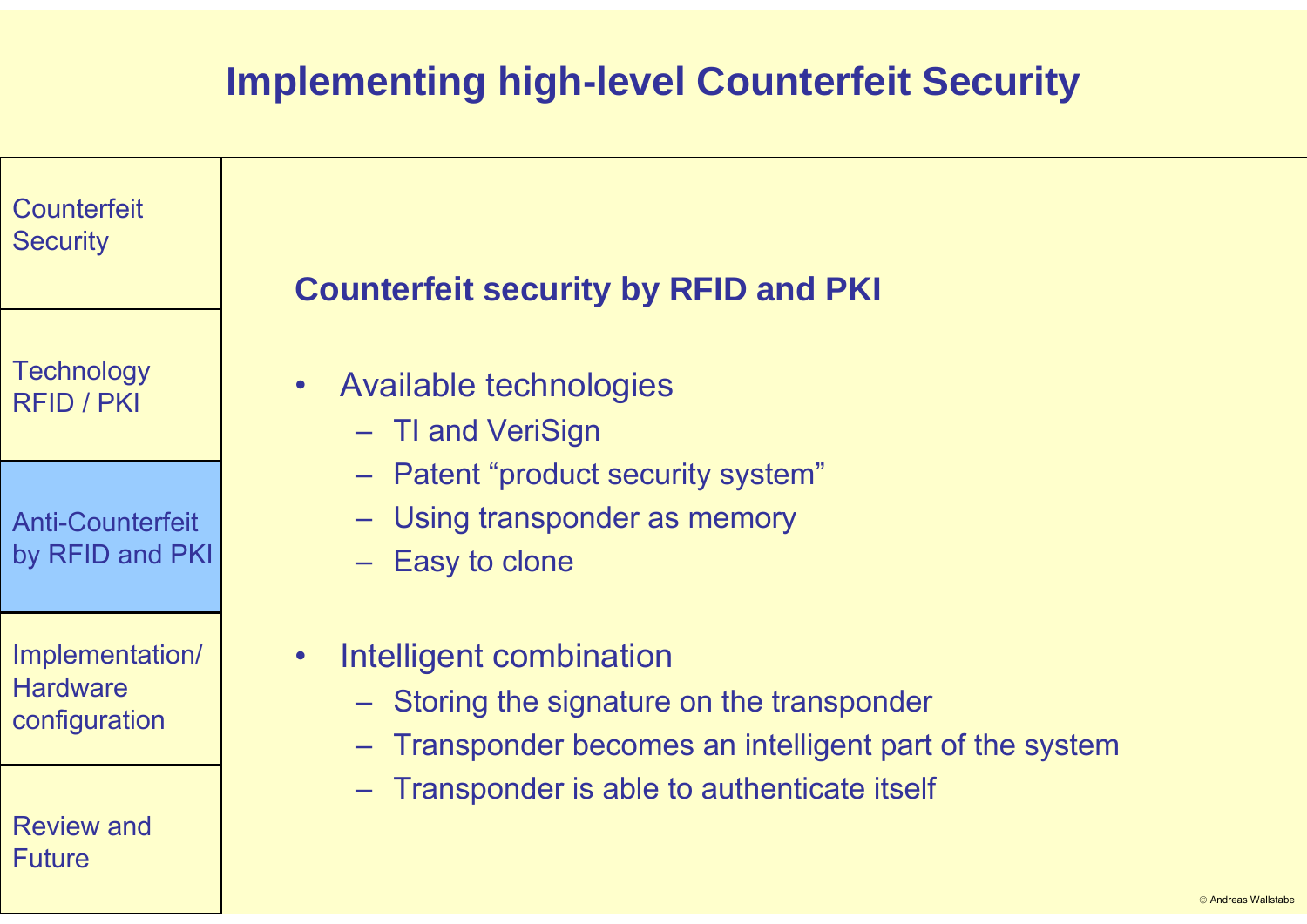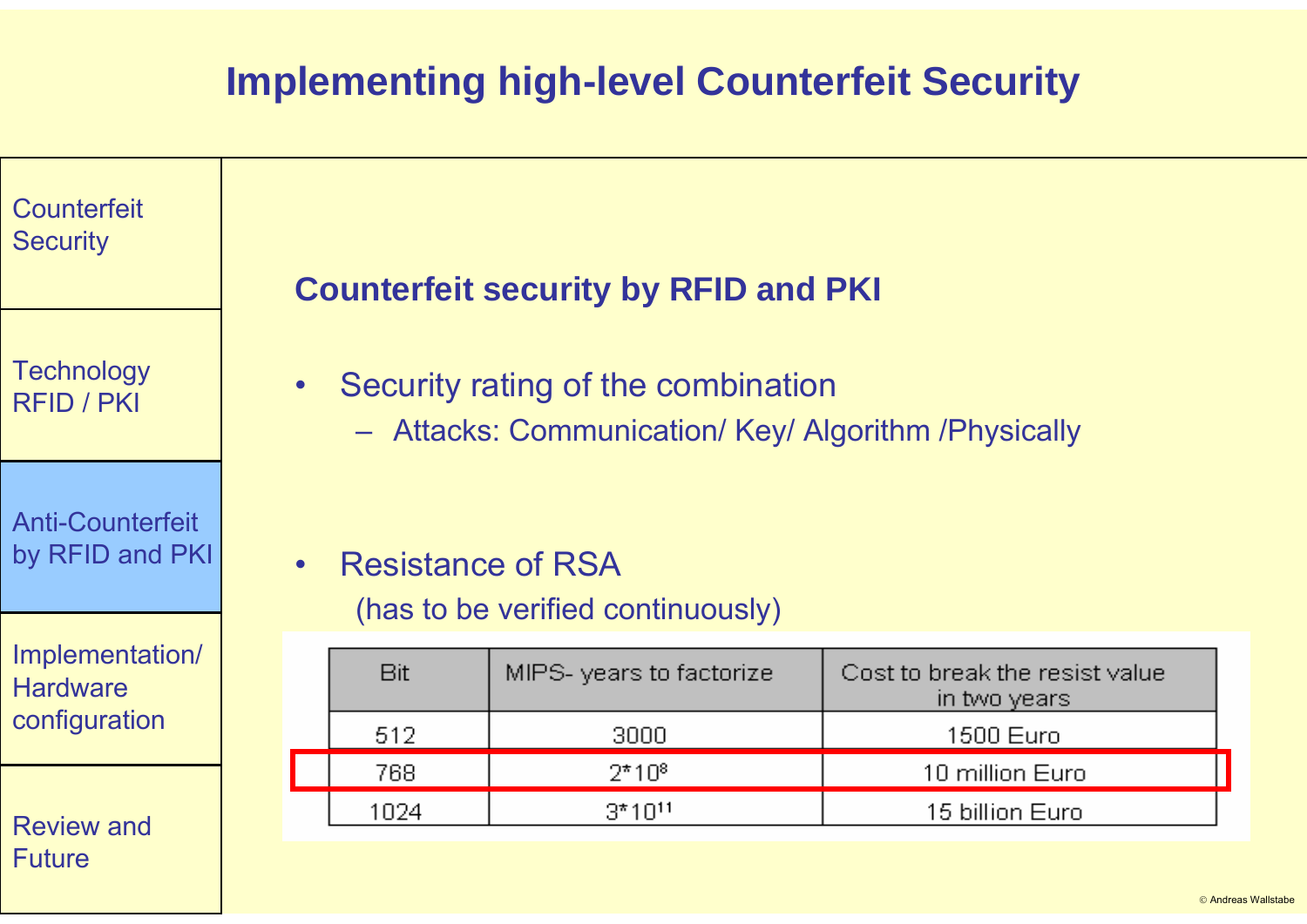| Counterfeit<br><b>Security</b>                      | <b>Hardware</b>                                                                                    |
|-----------------------------------------------------|----------------------------------------------------------------------------------------------------|
| <b>Technology</b><br><b>RFID / PKI</b>              | Microcontroller ATAM893<br>$\bullet$<br>- 4-Bit, 4-KByte ROM, Current consumption 20µA             |
| <b>Anti-Counterfeit</b><br>by RFID and PKI          | <b>Transponderinterface U3280M</b><br>$\bullet$<br>- Contact less communication, Power supply      |
| Implementation/<br><b>Hardware</b><br>configuration | <b>Connection of components</b><br>$\bullet$<br>- Adapter, Antenna, Capacitor, Starter-Kit T4xCx92 |
| <b>Review and</b><br><b>Future</b>                  | © Andreas Wallstabe                                                                                |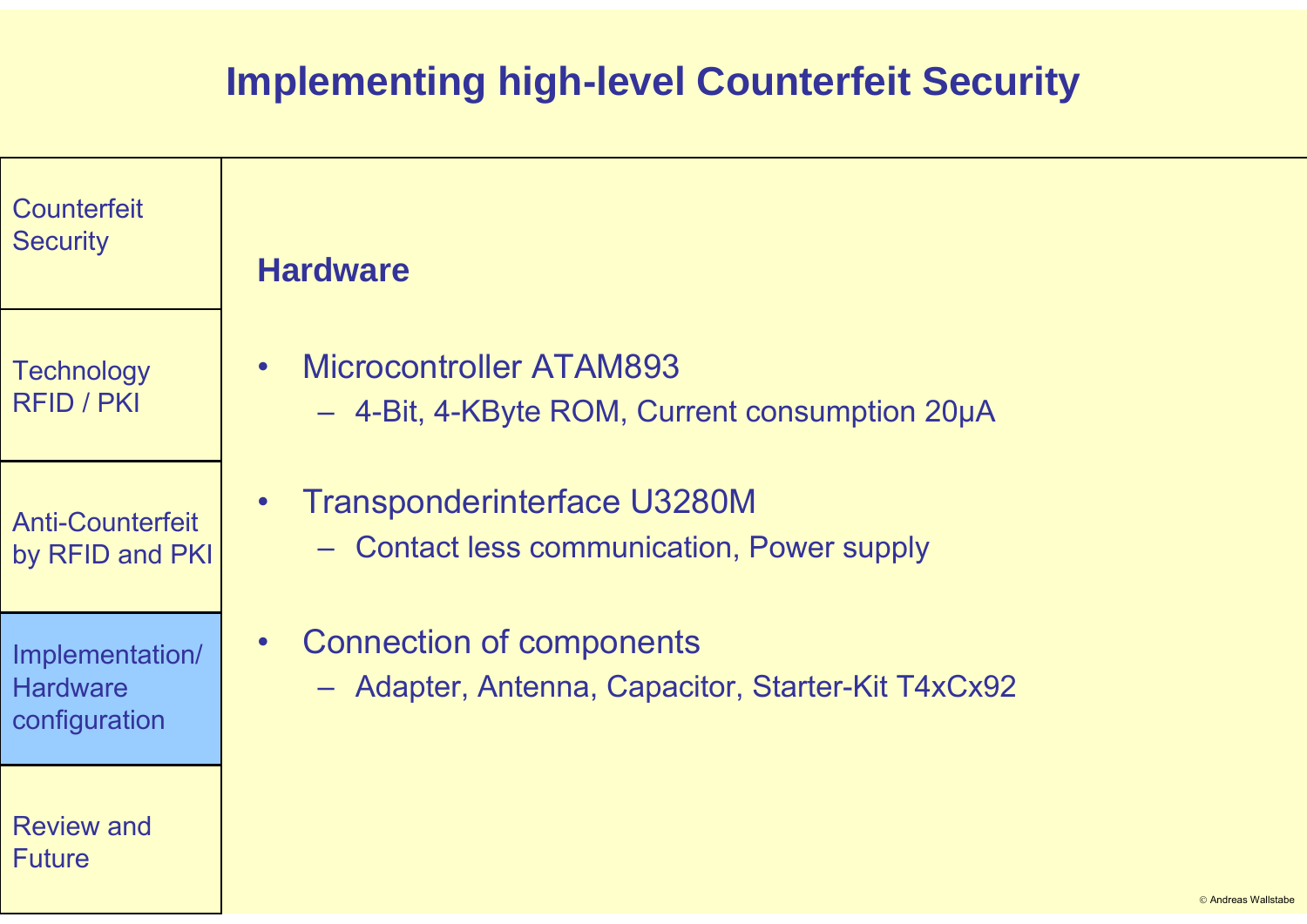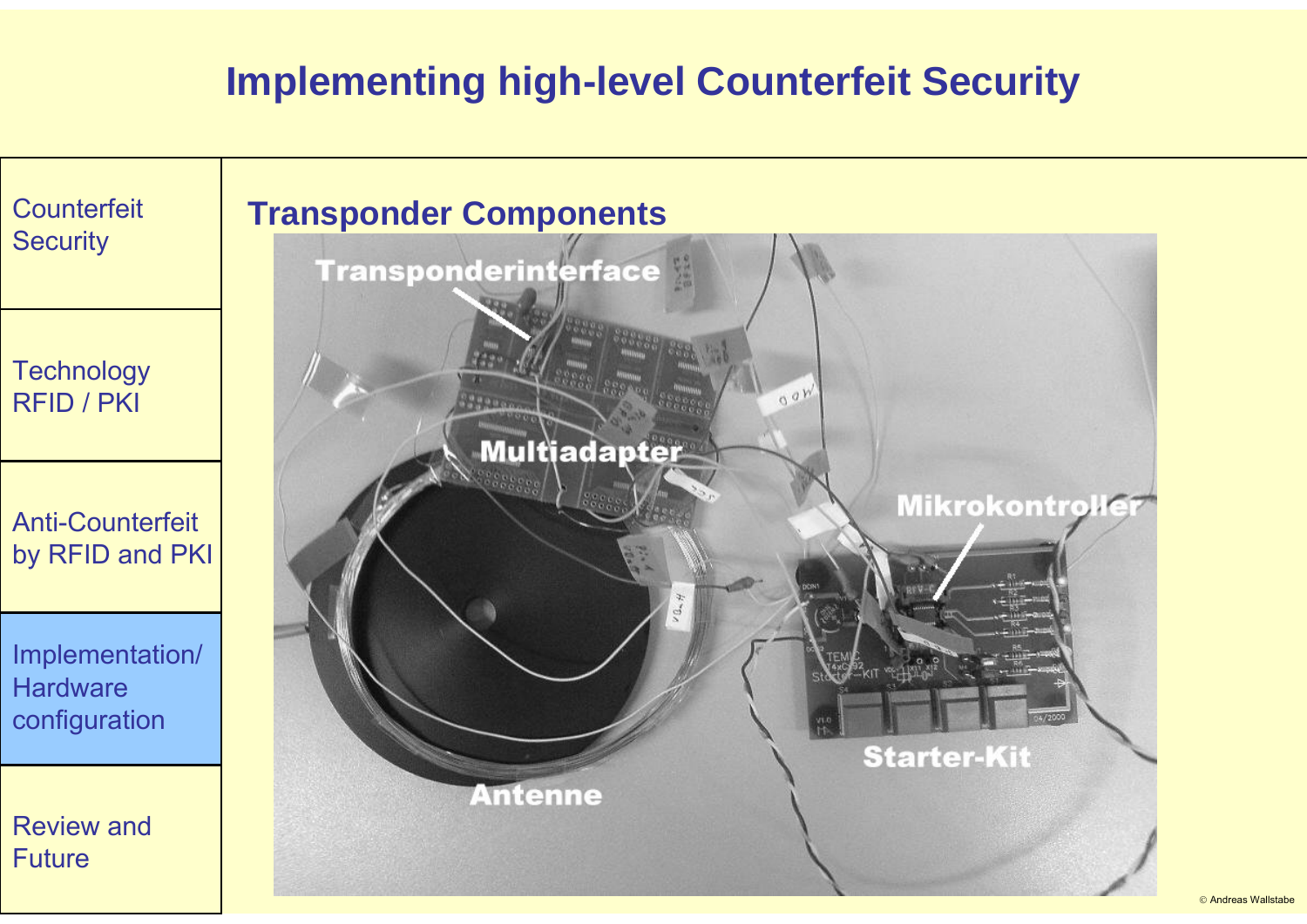| <b>Counterfeit</b><br><b>Security</b>               | <b>Software</b>                                                                                                 |
|-----------------------------------------------------|-----------------------------------------------------------------------------------------------------------------|
| <b>Technology</b><br><b>RFID / PKI</b>              | gForth and MARC 4 are stack oriented<br>$\bullet$                                                               |
|                                                     | 4-Bit Microcontroller, no libraries for multiplication with overflow,<br>$\bullet$<br><b>Modulo, Encryption</b> |
| <b>Anti-Counterfeit</b><br>by RFID and PKI          | Rare resources, proper signature generation<br>$\bullet$                                                        |
| Implementation/<br><b>Hardware</b><br>configuration | RSA algorithm for a 8-Bit signature / key realized                                                              |
|                                                     | <b>Program sequence</b><br>$\bullet$                                                                            |
| <b>Review and</b><br><b>Future</b>                  | - Receiving challenge / Signature generation (RSA) / Send response                                              |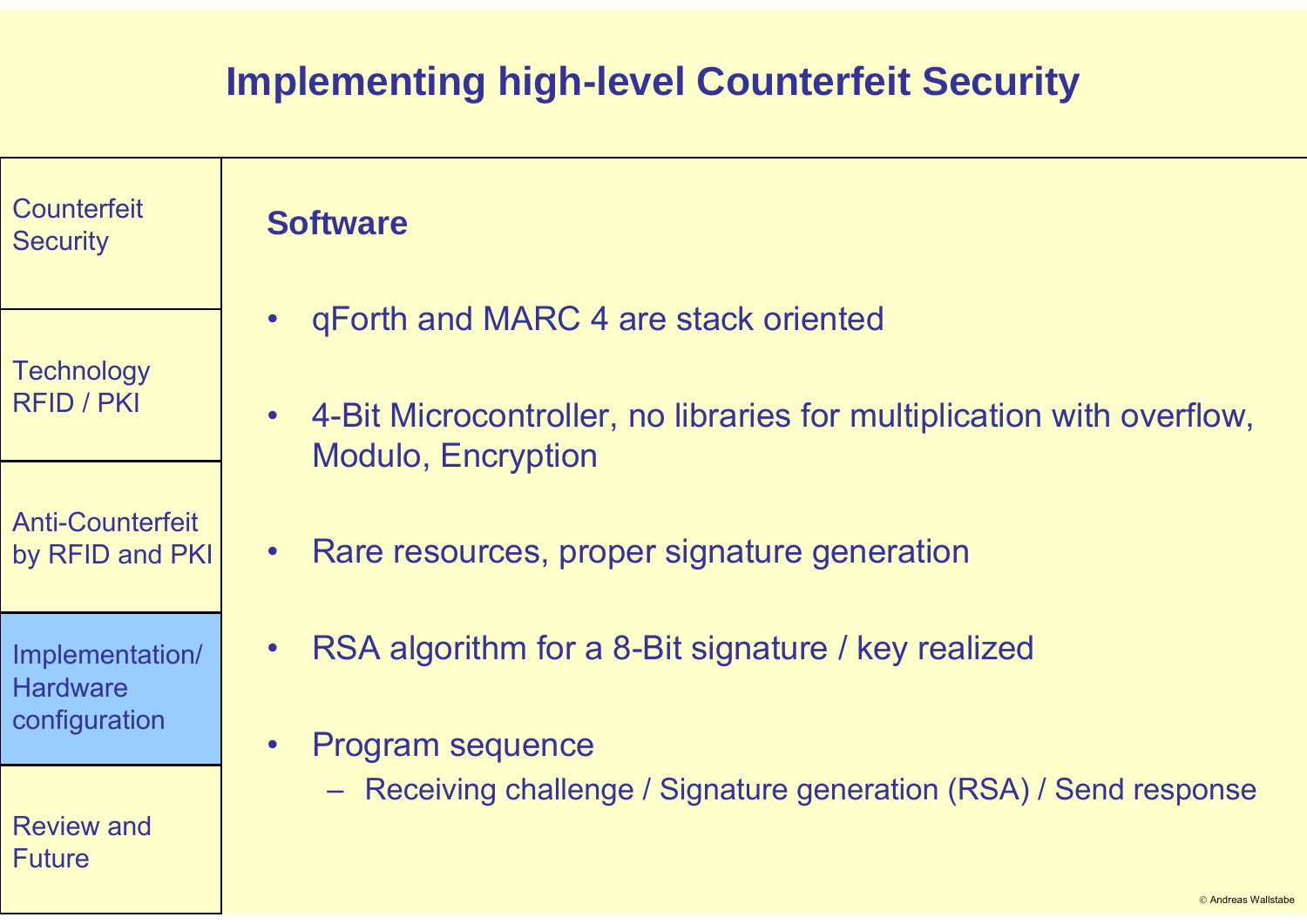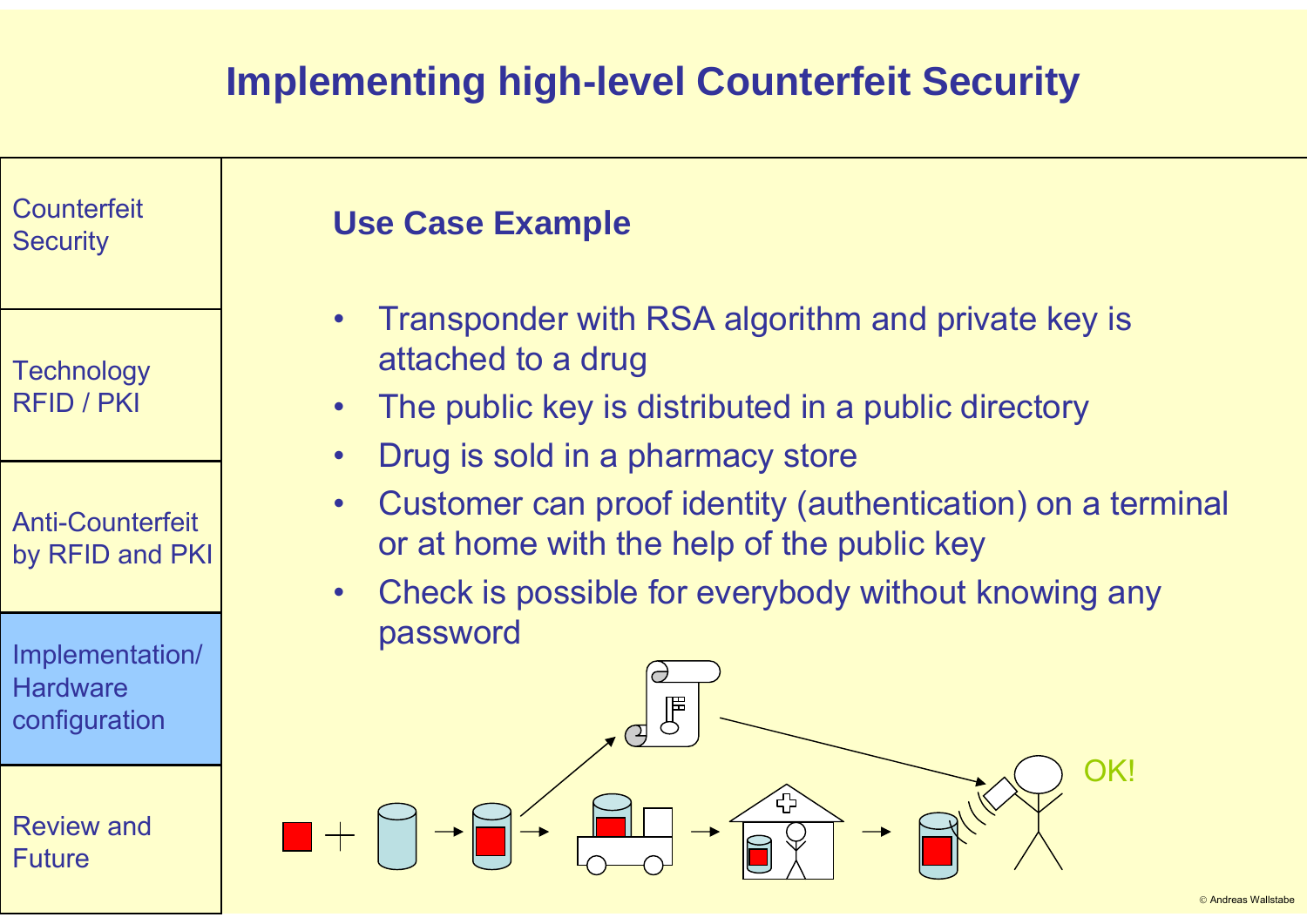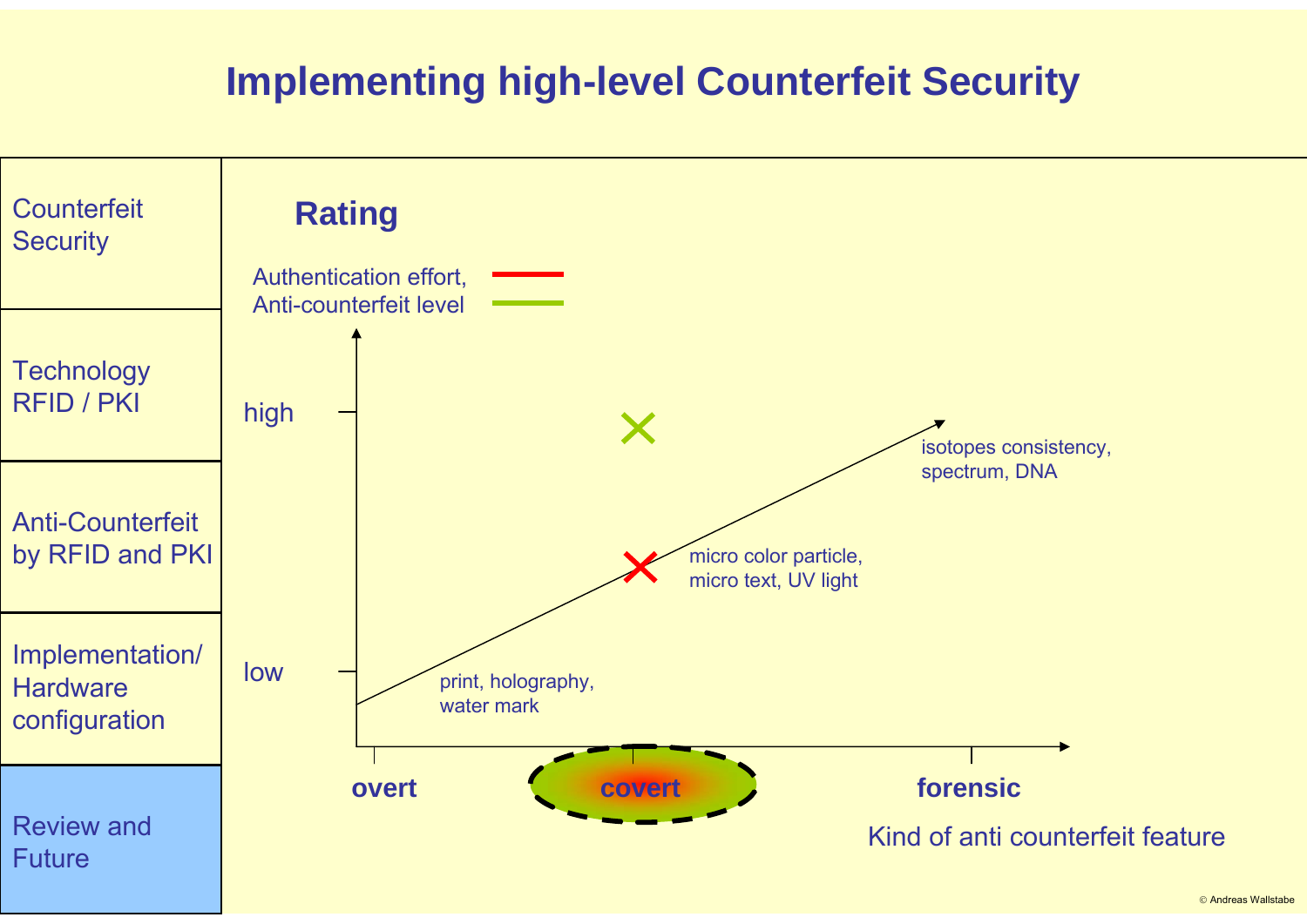| Counterfeit<br><b>Security</b>                                                                    |                | <b>RFID security level</b>                      |                       |  |
|---------------------------------------------------------------------------------------------------|----------------|-------------------------------------------------|-----------------------|--|
| <b>Technology</b><br><b>RFID / PKI</b>                                                            |                | <b>Process (Security level: 1=low / 6=high)</b> |                       |  |
|                                                                                                   | 6              | Public Key Infrastructure, digital signature    |                       |  |
|                                                                                                   | 5              | <b>Encrypted communication</b>                  | <b>Authentication</b> |  |
| <b>Anti-Counterfeit</b><br>by RFID and PKI<br>Implementation/<br><b>Hardware</b><br>configuration | 4              | Encrypted stored information: program and data  |                       |  |
|                                                                                                   | 3              | <b>Password protected ID</b>                    |                       |  |
|                                                                                                   | $\overline{2}$ | <b>ID: Object Name Service (ONS)</b>            | <b>Identification</b> |  |
|                                                                                                   |                | <b>Unique Identification (UID)</b>              |                       |  |
|                                                                                                   |                |                                                 |                       |  |
| <b>Review and</b><br><b>Future</b>                                                                |                |                                                 |                       |  |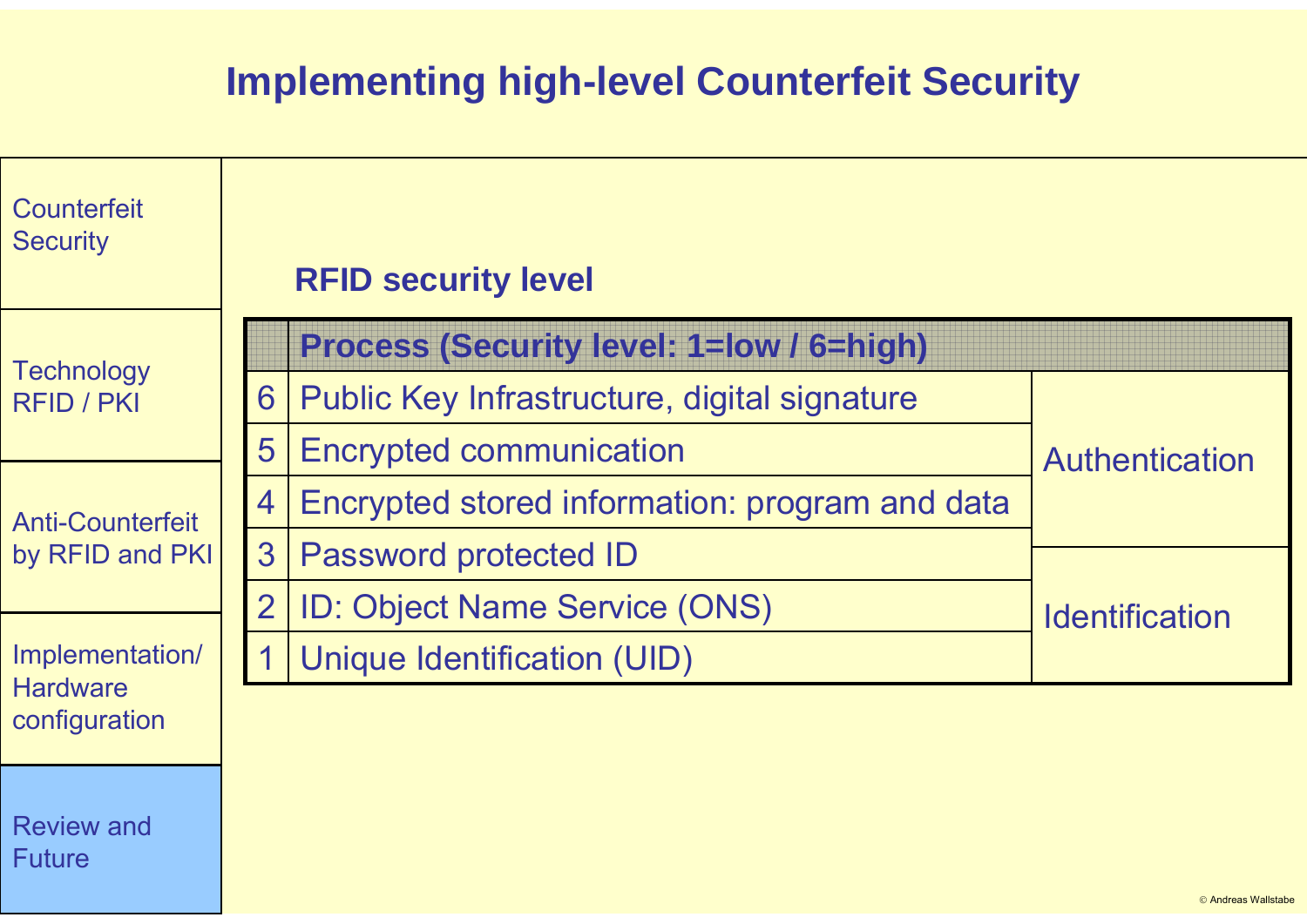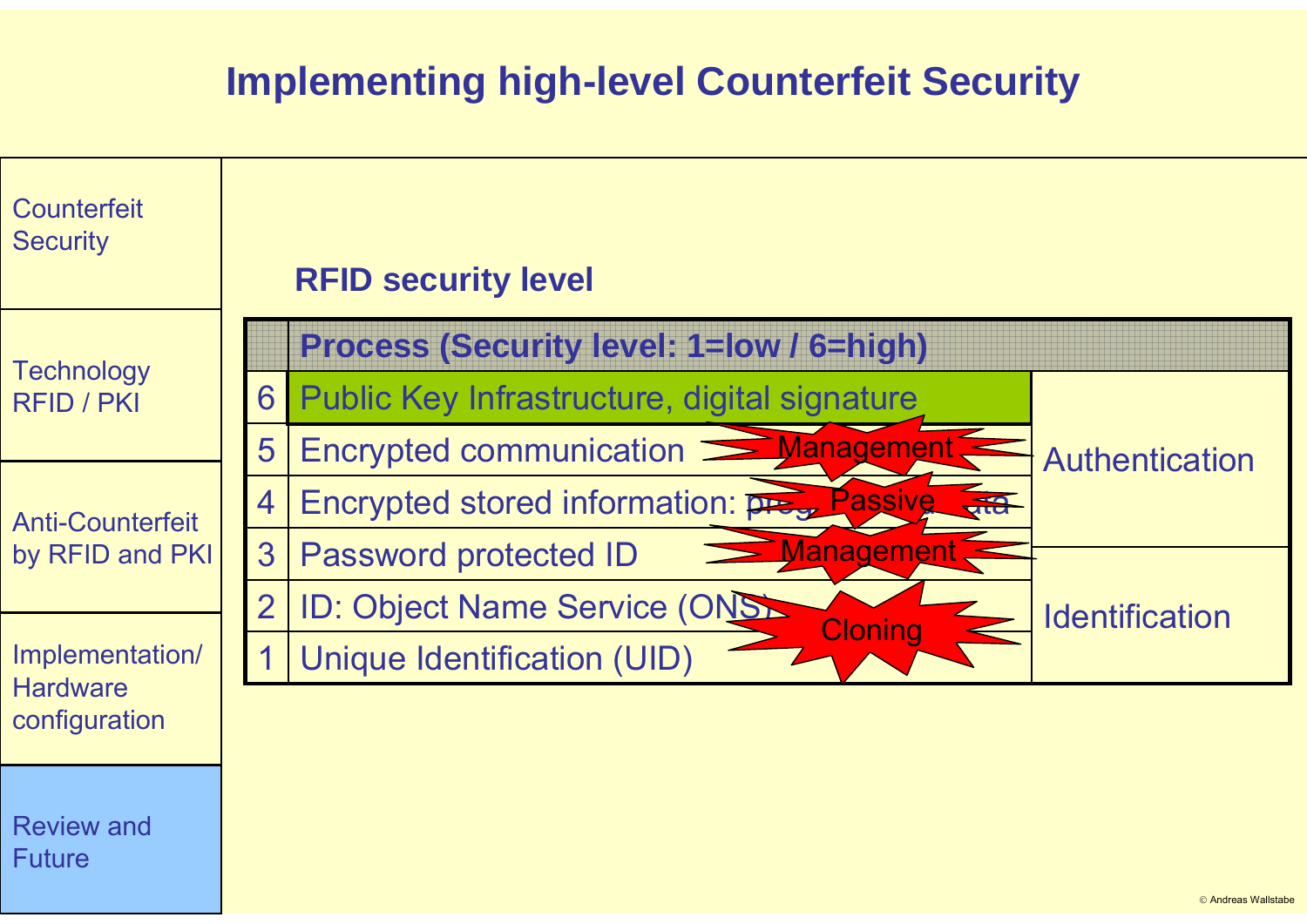| Counterfeit<br><b>Security</b>                      | <b>Conclusion</b>                                                                                            |
|-----------------------------------------------------|--------------------------------------------------------------------------------------------------------------|
| <b>Technology</b><br><b>RFID / PKI</b>              | New kind of method<br>$\bullet$<br>Low price per item<br>$\bullet$                                           |
| <b>Anti-Counterfeit</b><br>by RFID and PKI          | Resources available (max. 128 / 256 Bit)<br>$\bullet$<br>Flexible check for every user possible<br>$\bullet$ |
| Implementation/<br><b>Hardware</b><br>configuration | - Supplier/ POS/ Drugstore<br><b>High security level</b><br>$\bullet$<br>(The allocation is one to one)      |
| <b>Review and</b><br><b>Future</b>                  | Implementation within the next 5 - 10 years<br>$\bullet$                                                     |